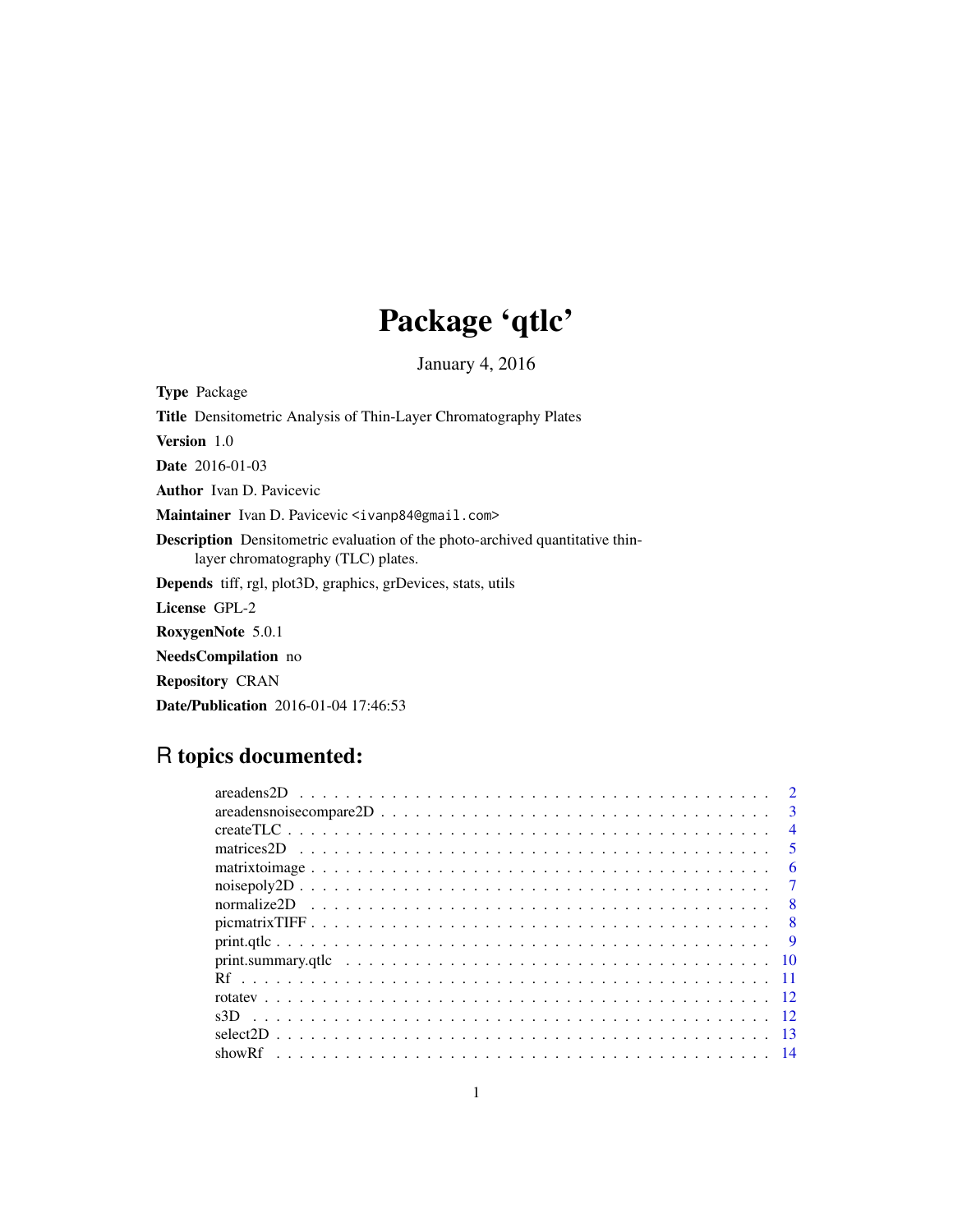#### <span id="page-1-0"></span>2 areadens2D

| Index |  |
|-------|--|
|       |  |
|       |  |
|       |  |
|       |  |
|       |  |
|       |  |

```
areadens2D Area vs. x-axis
```
#### Description

Function charts density plot of a single spot following x-axis.

#### Usage

```
areadens2D(object, spot = NULL, plot = TRUE, returndf = TRUE,
 ptype = "o", \ldots)
```
#### Arguments

| object   | S3 object of working TLC                                                                       |  |
|----------|------------------------------------------------------------------------------------------------|--|
| spot     | Number of the spot (counted left to right).                                                    |  |
| plot     | Boolean, TRUE default and displays densite metric distribution.                                |  |
| returndf | Boolean, TRUE by default, returns data. frame with x and Area values.                          |  |
| ptype    | Point type for the plot. Default "o" (Uses same values as type variable from<br>plot function) |  |
| $\cdots$ | Additional parameters (for plot type function).                                                |  |

#### Value

Returns data.frame with x and Area values.

#### Author(s)

Ivan D. Pavicevic, <ivanp84@gmail.com>

#### Examples

```
# A test example
fname01 <- system.file("extdata", "test025to100sp.tiff", package="qtlc")
testTLC <- createTLC(fname01, RGB=FALSE)
print(testTLC)
```
# now we'll imitate interactive spot2D function,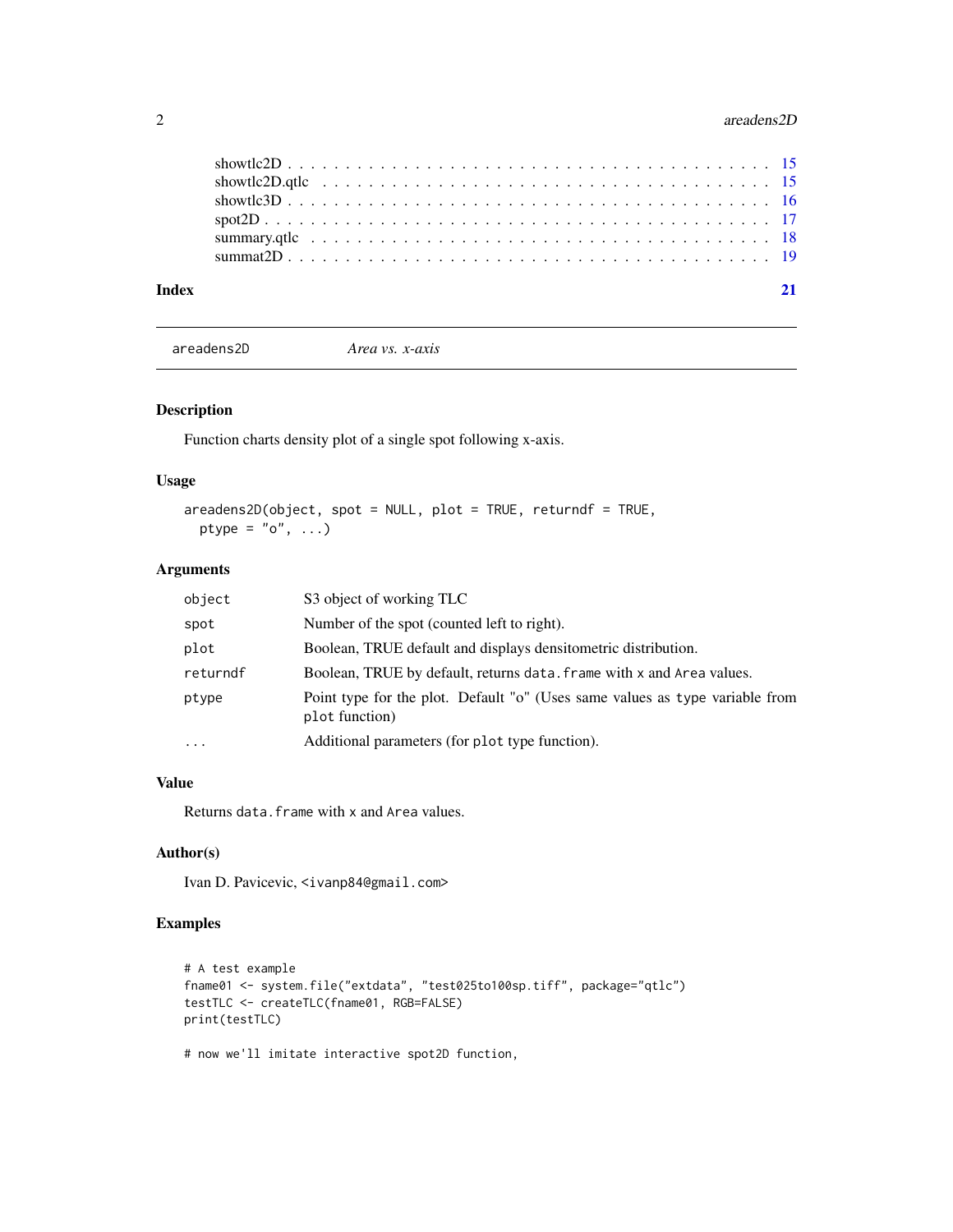```
# and create spots coordinates automatically,
# for interactive version run testTLC <- spot2D(testTLC)
testTLC$spots$x <- c(40.93354, 83.18687, 121.59899, 160.01111, 203.54485,
                     239.39616, 280.36909, 320.06161, 362.31494, 399.44666,
                     439.13919, 480.11211, 518.52423, 559.49716, 599.18969)
testTLC$spots$y <- c(198.3160, 198.3160, 199.2833, 198.3160, 198.3160,
                     198.3160, 198.3160, 198.3160, 197.3487, 198.3160,
                     199.2833, 198.3160, 199.2833, 199.2833, 199.2833)
testTLC <- select2D(testTLC, 30, 30)
testTLC <- matrices2D(testTLC)
testTLC <- summat2D(testTLC)
# and now test the areadens2D for each spot
par(mfrow=c(3,3))
for(i in 1:15) {
areadens2D(testTLC, spot=i, ptype="l")
}
```
areadensnoisecompare2D

*Shows areadens2D plus background noise as segmented line*

#### Description

Plots area-denses of the spot and background.

#### Usage

```
areadensnoisecompare2D(object, spot = NULL, plot = TRUE, returndf = TRUE,
 ptype = "o", \ldots)
```
#### Arguments

| object    | S3 object of working TLC                                                                       |
|-----------|------------------------------------------------------------------------------------------------|
| spot      | Number of the spot (counted left to right).                                                    |
| plot      | Boolean, TRUE default and displays densite metric distribution.                                |
| returndf  | Boolean, TRUE by default, returns data. frame with x and Area values.                          |
| ptype     | Point type for the plot. Default "o" (Uses same values as type variable from<br>plot function) |
| $\ddotsc$ | Additional parameters (for plot type function).                                                |

#### Value

Returns data.frame with x and Area values.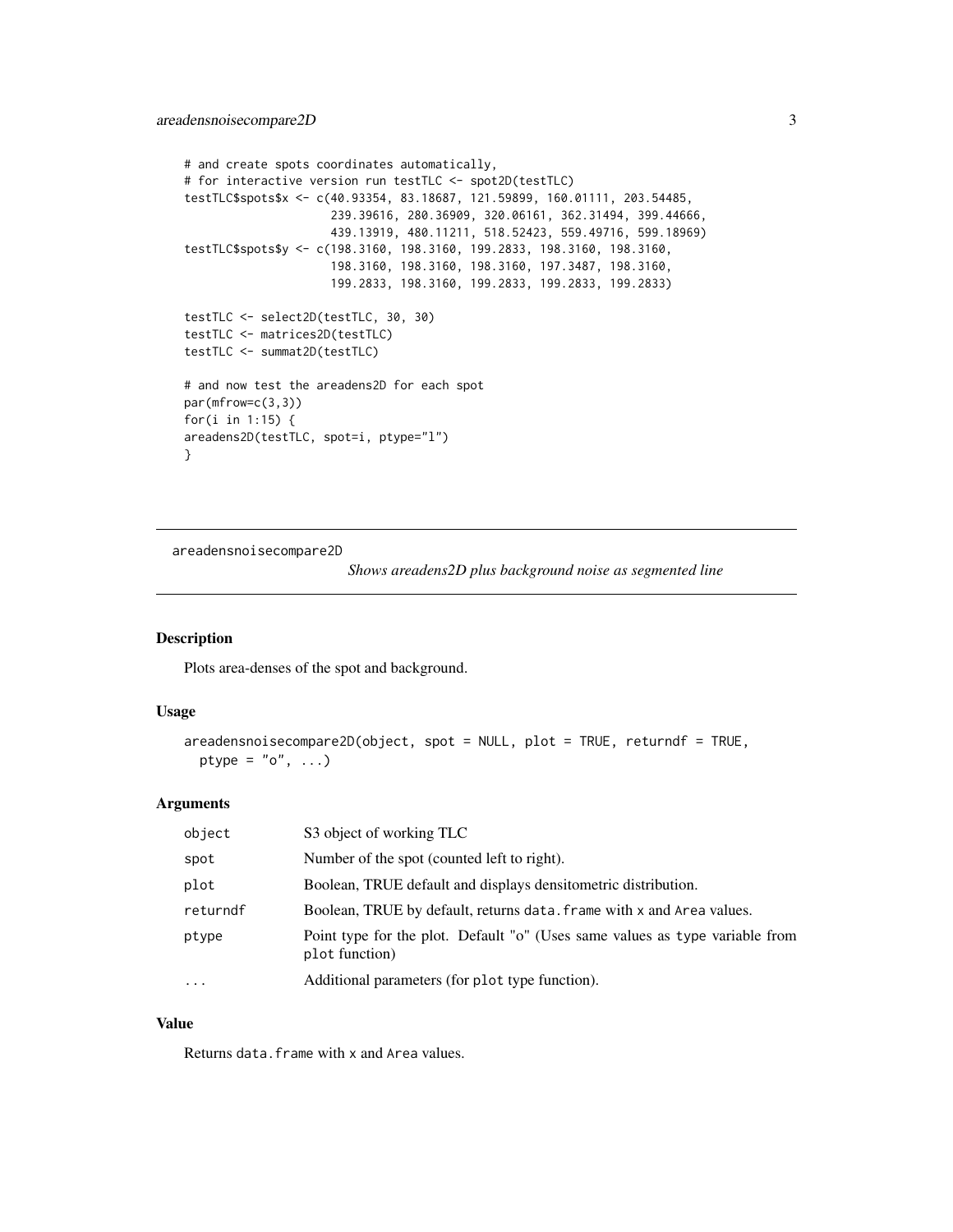#### Author(s)

Ivan D. Pavicevic, <ivanp84@gmail.com>

#### Examples

```
## Not run:
#see areadens2D first
areadensnoisecompare2D(object, spot=3, ptype="l")
```
## End(Not run)

createTLC *Creates TLC S3 object*

# Description

Create matrix from TLC image

#### Usage

```
createTLC(ttiff, turnv = TRUE, ...)
```
#### Arguments

| ttiff                   | File name of the TIFF image with scanned TLC plate.                                                                                                                                                                                                              |
|-------------------------|------------------------------------------------------------------------------------------------------------------------------------------------------------------------------------------------------------------------------------------------------------------|
| turny                   | Boolean value determines to turn vertically data in the matrix. TRUE generates<br>turned image which is useful for Cartesian coordinates, because without turning<br>the coordinate system begins in the left corner of the monithor and rises left and<br>down. |
| $\cdot$ $\cdot$ $\cdot$ | Additional parameters for TIFF image manipulation.                                                                                                                                                                                                               |

#### Value

An object of class qtlc, that contains TLC matrix and descriptions. The object contains:

| file_name | File name of of the TIFF image from which the TLC matrix was created.                     |
|-----------|-------------------------------------------------------------------------------------------|
| mat       | TLC matrix (or matrices if intensities Red, Green and Blue channels are not<br>combined.) |
| spots     | Coordinates of marked spots (using function spot 2D).                                     |

# Author(s)

Ivan D. Pavicevic, <ivanp84@gmail.com>

<span id="page-3-0"></span>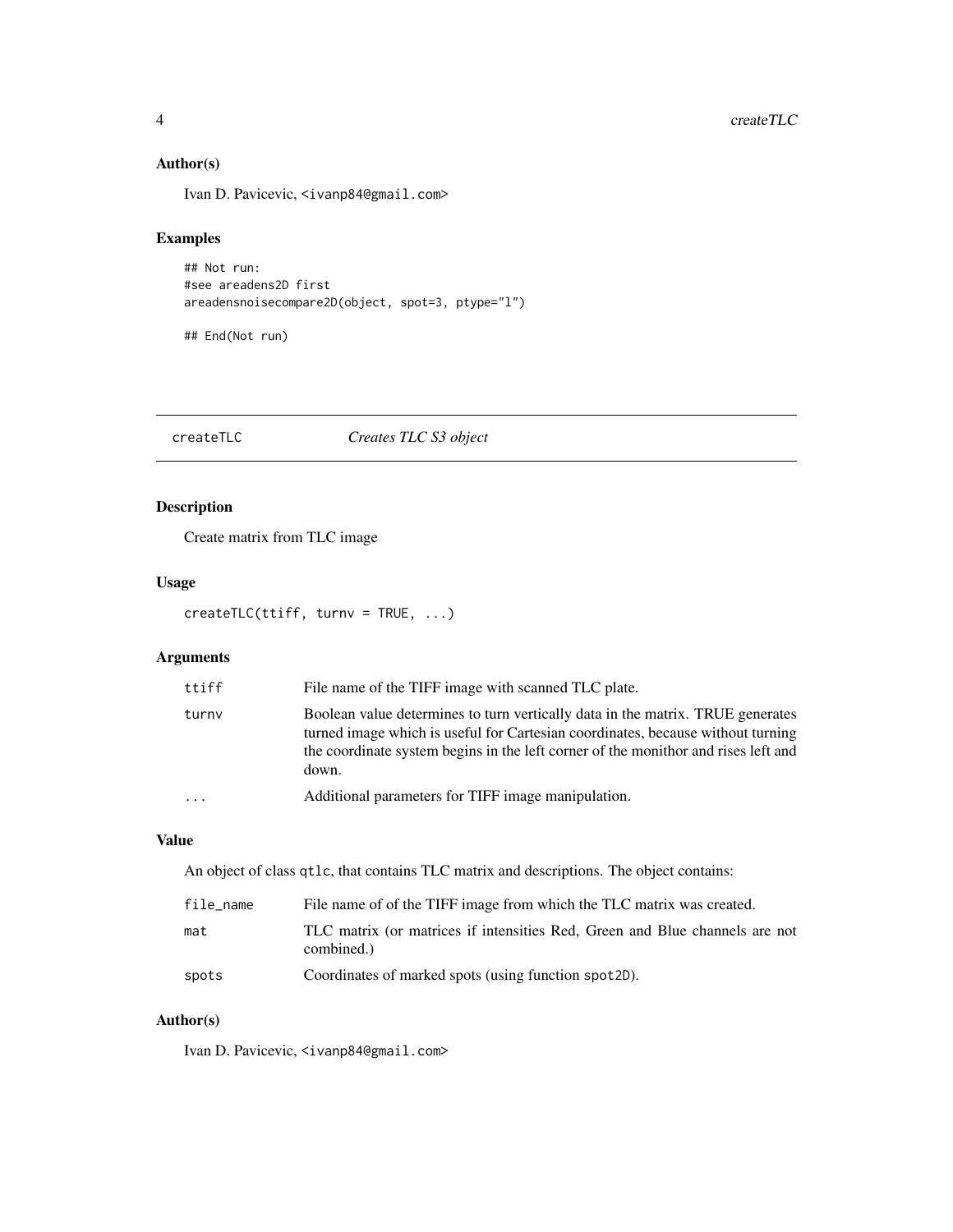#### <span id="page-4-0"></span>matrices 2D 5

#### Examples

```
#Creates test matrix.
# RGB channels stay separated, or
# intensities are combined.
fname01 <- system.file("extdata", "testTIFF.tiff", package="qtlc")
testTLC <- createTLC(fname01, RGB=TRUE)
print(testTLC)
```
matrices2D *Creates spots matrices*

#### Description

Using spots locations and areas this function creates a matrix for each spot.

#### Usage

matrices2D(object, ...)

#### Arguments

| object   | S3 object of working TLC                                          |
|----------|-------------------------------------------------------------------|
| $\cdots$ | Additional graphical parameters. (At this time just experimental) |

#### Value

Returns S3 object with new variable object\$spot\_matrices which is a three dimensional matrix (width, height, and pixel intensity values).

#### Author(s)

Ivan D. Pavicevic, <ivanp84@gmail.com>

#### Examples

```
## Not run:
#just makes spot matrices for selected spots of the object
object <- matrices2D(object)
```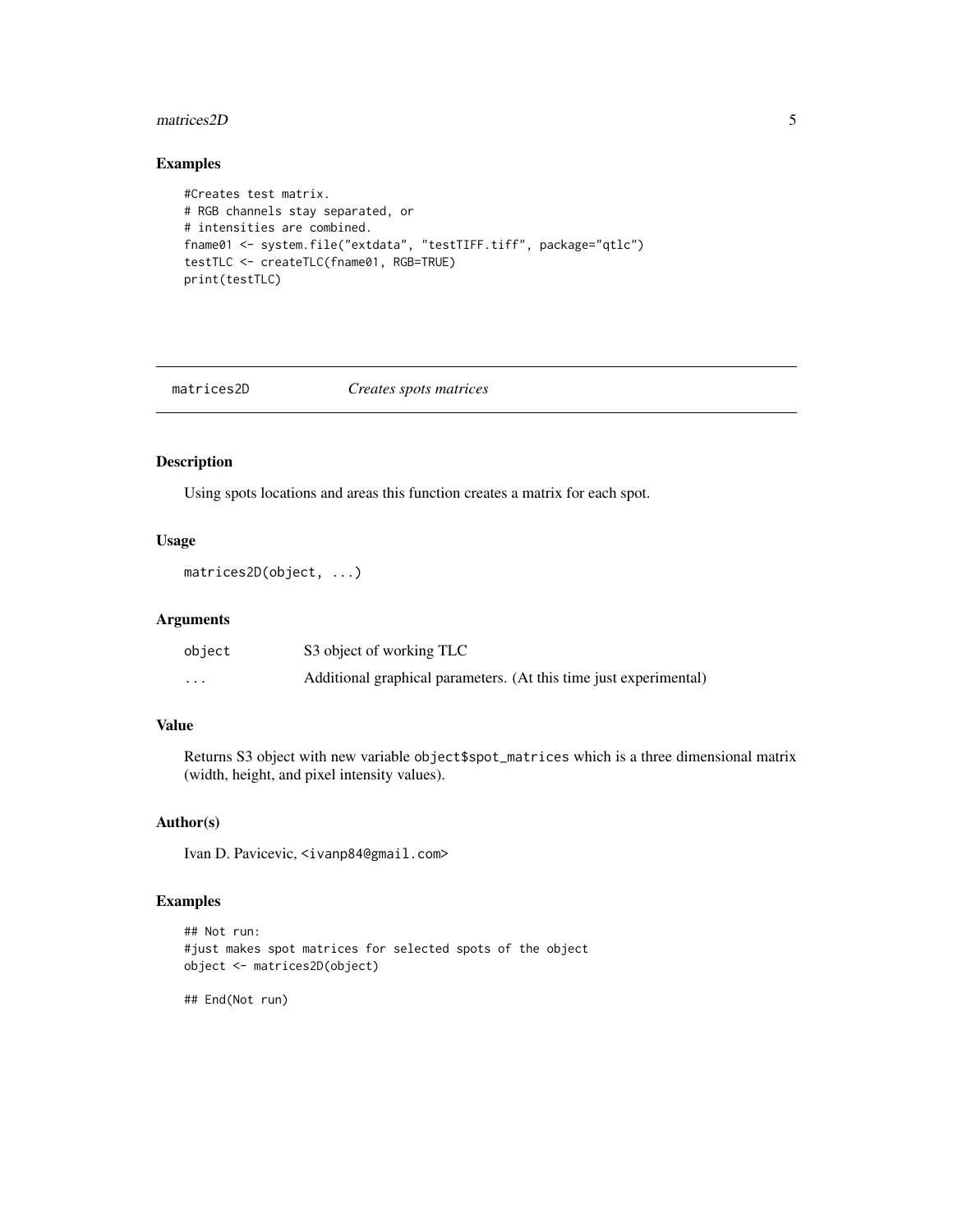<span id="page-5-0"></span>

Using S3 qtlc object, extracts the matrix and converts to image plot.

#### Usage

```
matrixtoimage(object, show = TRUE, bkg = "thistle", axes = FALSE,
 xlab = "", ylab = "", ...)
```
#### Arguments

| object    | S3 object of working TLC.                                             |
|-----------|-----------------------------------------------------------------------|
| show      | Boolean, default TRUE. Shows the plot of the image.                   |
| bkg       | If show is TRUE, then defines background color. Default is "thistle". |
| axes      | Boolean, default FALSE. Shows x,y axes if TRUE.                       |
| xlab      | Label of the x-axis.                                                  |
| ylab      | Label of the y-axis.                                                  |
| $\ddotsc$ | Additional graphical parameters.                                      |
|           |                                                                       |

#### Value

Returns image as matrix suitable for plot, or other graphics functinos.

#### Author(s)

Ivan D. Pavicevic, <ivanp84@gmail.com>

#### Examples

```
# Converts test image to matrix,
# then matrix back to image.
fname01 <- system.file("extdata", "testTIFF.tiff", package="qtlc")
testTLC <- createTLC(fname01, RGB=FALSE)
print(testTLC)
matrixtoimage(testTLC, bkg="white")
```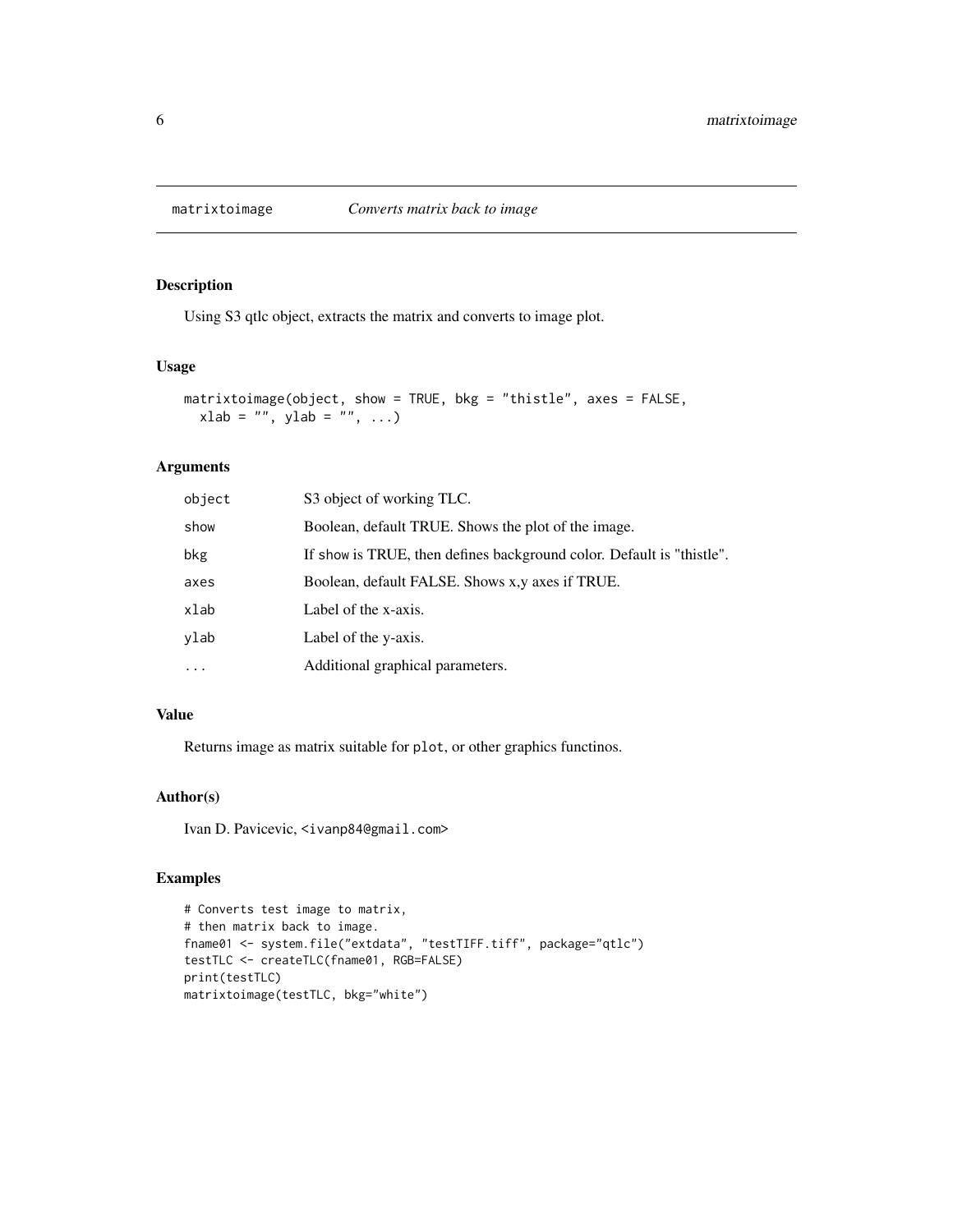<span id="page-6-0"></span>

Estimation, and noise removal using polynomial model.

#### Usage

 $noisepoly2D(object, gd = 20, power = 5, col = "green")$ 

#### Arguments

| object | S3 object of the working TLC                                                                                            |
|--------|-------------------------------------------------------------------------------------------------------------------------|
| gd     | Defines position of the center of the rectangular samples of the image back-<br>ground (above or bellow located spots). |
| power  | Order of the polynome.                                                                                                  |
| col    | Color of the borders of the rectangles for bkg samples.                                                                 |

# Value

Returns S3 object with new variables.

object\$noise\_mat The 3D matrix (width, height, number of spots) object\$noise\_fit Linear model for the polynomial fit object\$noisefit\_spot\_sums Sums of the noise samples areas

#### Author(s)

Ivan D. Pavicevic, <ivanp84@gmail.com>

#### Examples

```
## Not run:
#object is a tlc with 14 spots, and selection 50x80(wxh)
object <- noisepoly2D(object, gd=80, power=13)
```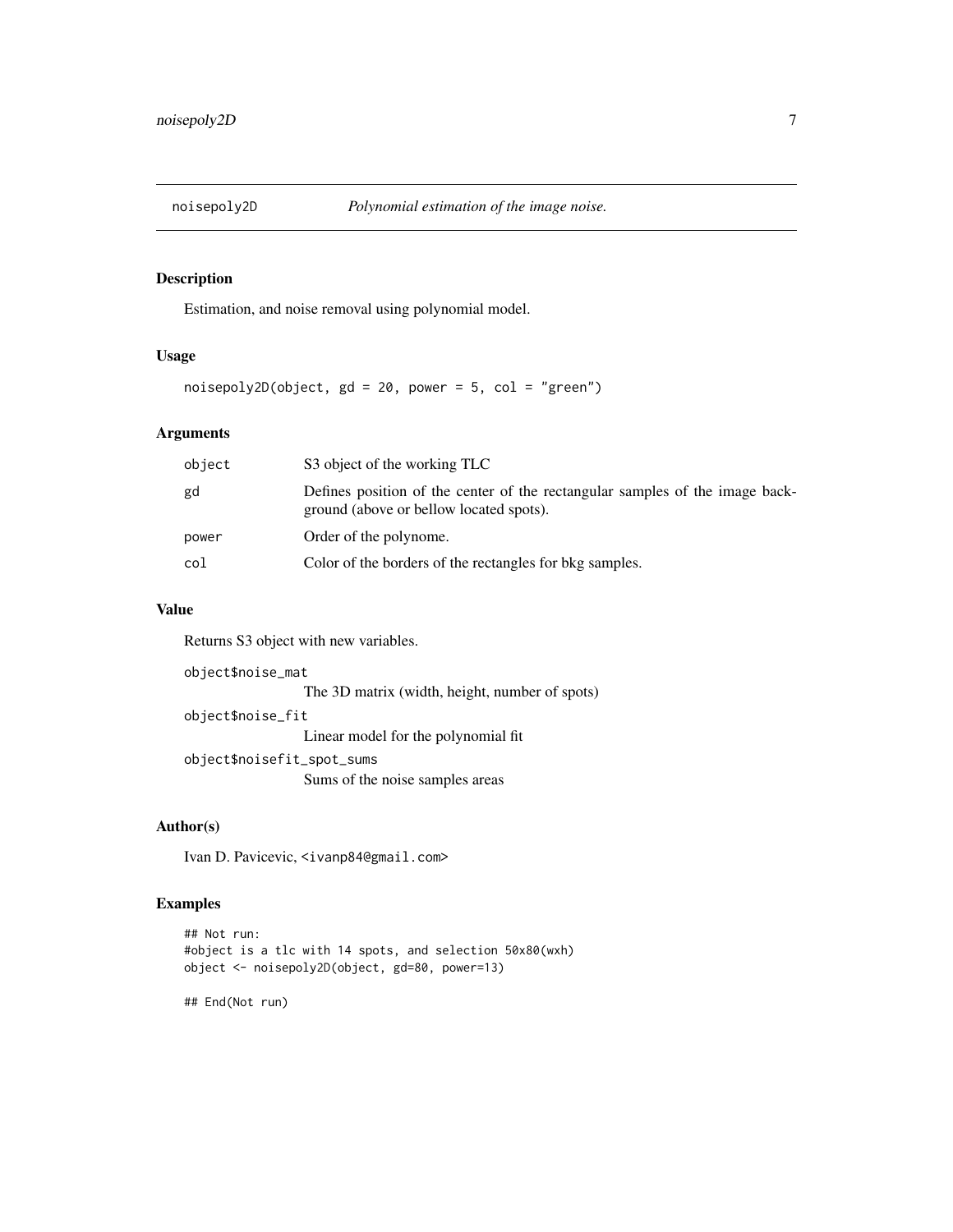<span id="page-7-0"></span>

Experimental function. Normalize matrix data.

#### Usage

```
normalize2D(mat)
```
#### Arguments

mat Matrix of the TLC plate.

#### Value

Normalized matrix.

#### Author(s)

Ivan D. Pavicevic, <ivanp84@gmail.com>

# Examples

```
## Not run:
new_mat <- normalize2D(mat)
## End(Not run)
```
picmatrixTIFF *Converting TIFF to matrix.*

# Description

Mostly internal function used by createTLC function. Additional parameters from createTLC goes there (RGB, comb).

#### Usage

```
picmatrixTIFF(ff, RGB = TRUE, comb = c(0.3, 0.59, 0.11))
```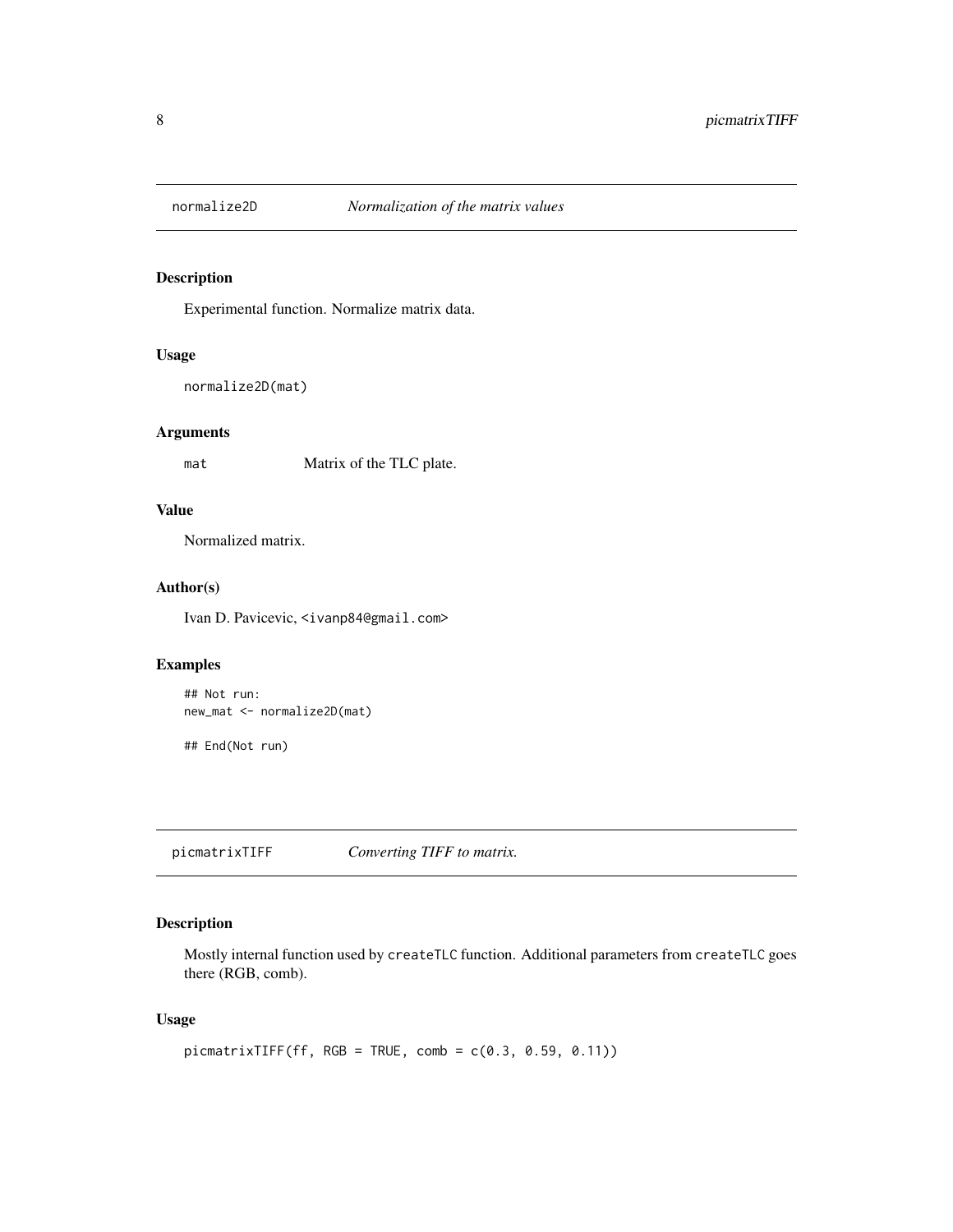#### <span id="page-8-0"></span>print.qtlc 9

# Arguments

| ff         | TIFF file                                                                                                              |
|------------|------------------------------------------------------------------------------------------------------------------------|
| <b>RGB</b> | Boolean, TRUE - keeps Red, Green and Blue intensities as three matrices.<br>FALSE - using comb to combine intensities. |
| comb       | Vector, combines intensities according to luma. A vector containing three values<br>for R, G and B conversion.         |

#### Value

Returns combined intensities matrix, or separated R, G, B matrices.

#### Author(s)

Ivan D. Pavicevic, <ivanp84@gmail.com>

# Examples

```
## Not run:
#Internal function used by createTLC(...)
```
## End(Not run)

print.qtlc *Print Method for* qtlc *object*

# Description

Redefined print method.

#### Usage

```
## S3 method for class 'qtlc'
print(x, \ldots)
```
# Arguments

| X | S3 object of the working TLC.              |
|---|--------------------------------------------|
| . | Additional parameters for the print method |

### Value

Prints qtlc S3 object details

#### Author(s)

Ivan D. Pavicevic, <ivanp84@gmail.com>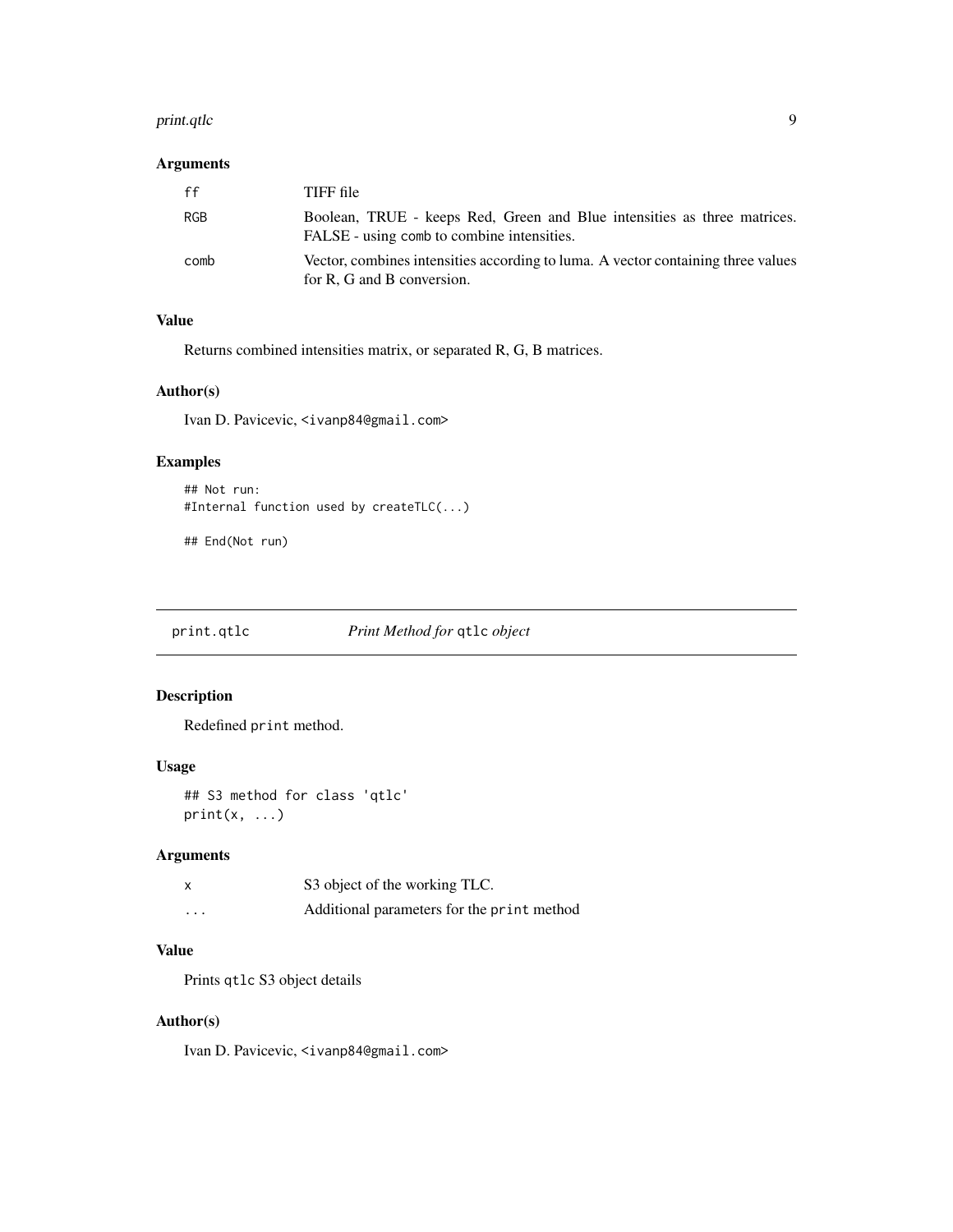# Examples

```
## Not run:
print(object)
```
## End(Not run)

print.summary.qtlc *Summary method for* qtlc *S3 object*

# Description

Summary method for qtlc S3 object

#### Usage

## S3 method for class 'summary.qtlc'  $print(x, \ldots)$ 

#### Arguments

| X        | S3 object of the working TLC. |
|----------|-------------------------------|
| $\cdots$ | Additional parameters.        |

#### Value

Summary.

#### Author(s)

Ivan D. Pavicevic, <ivanp84@gmail.com>

# Examples

## Not run: summary(object)

<span id="page-9-0"></span>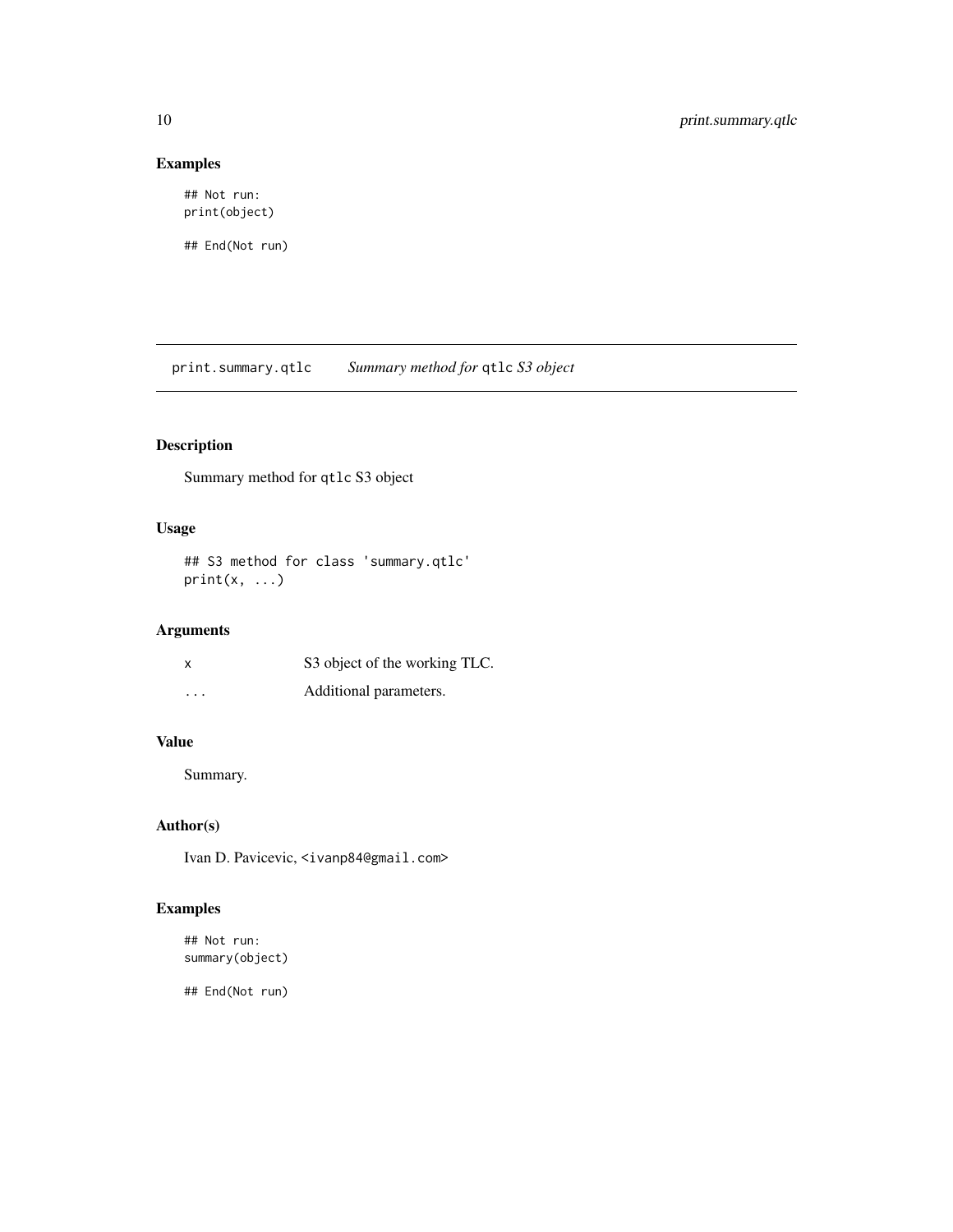Calculates Rf values of the spots based on the marked start and stop of the solvent path.

#### Usage

 $Rf(object, sf = F)$ 

#### Arguments

| object | S3 object of the working TLC                                                                         |
|--------|------------------------------------------------------------------------------------------------------|
| sf     | Boolean, default FALSE - Start and Front should be marked. If TRUE, Start and<br>Front were defined. |

# Value

Returns S3 object with new variables.

| object\$Rf_start |                                                |
|------------------|------------------------------------------------|
|                  | Location of the solvent start on the TLC plate |
| object\$Rf_front |                                                |
|                  | Location of the solvent end on the TLC plate   |
| object\$Rf       | Rf values of the spots                         |

# Author(s)

Ivan D. Pavicevic, <ivanp84@gmail.com>

# Examples

```
## Not run:
#for more interactive variant; locate using mouse
object <- Rf(object, sf=TRUE)
```
<span id="page-10-0"></span>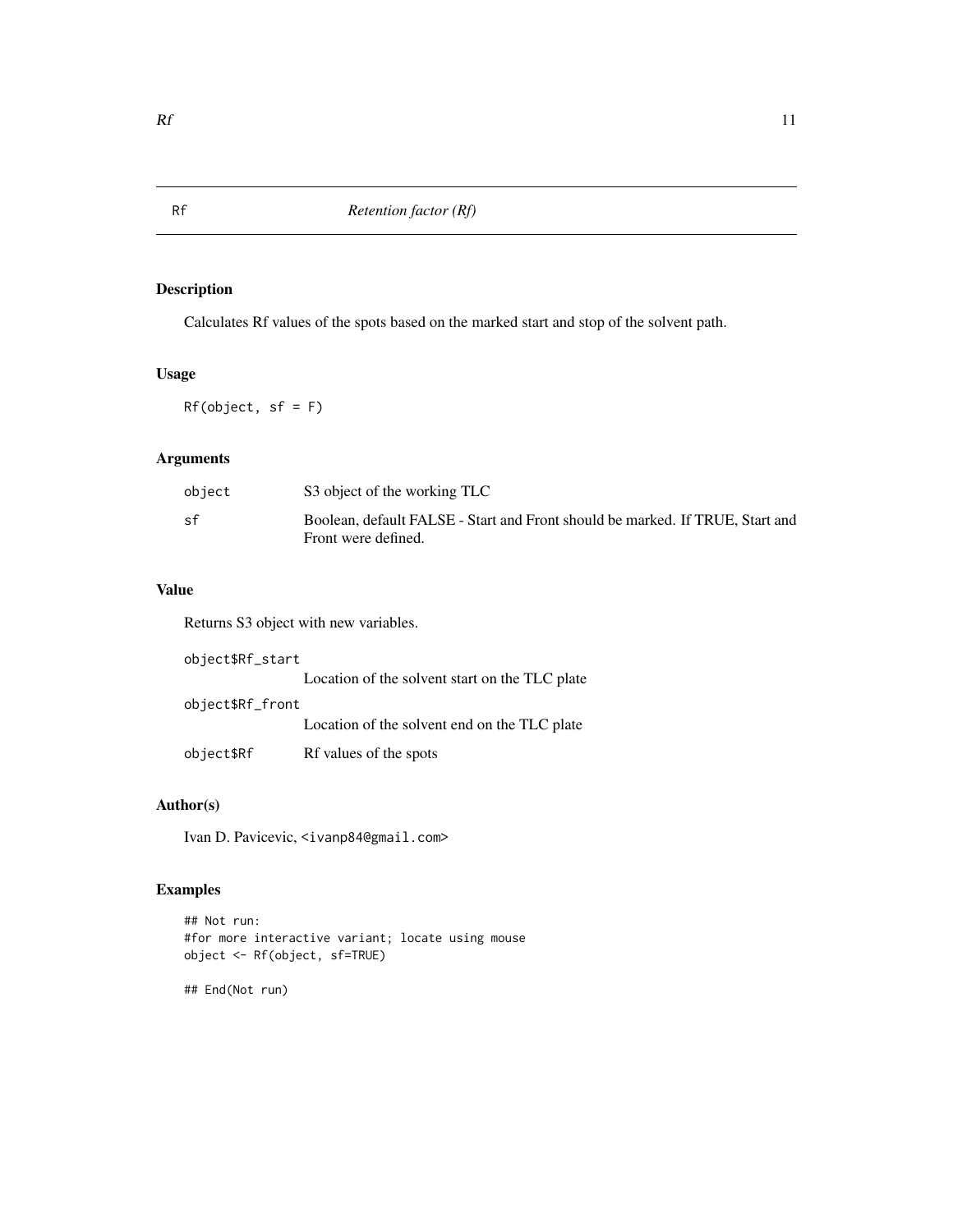<span id="page-11-0"></span>

Rotate entire matrix vertically. Mostly internal function.

# Usage

rotatev(mat)

# Arguments

mat The matrix.

#### Value

Rotated matrix.

#### Author(s)

Ivan D. Pavicevic, <ivanp84@gmail.com>

# Examples

```
## Not run:
new_mat <- rotatev(mat)
## End(Not run)
```
#### s3D *Internal function used by showtlc3D*

#### Description

Internal function used by showtlc3D

#### Usage

s3D(mat, ogl, grey, ...)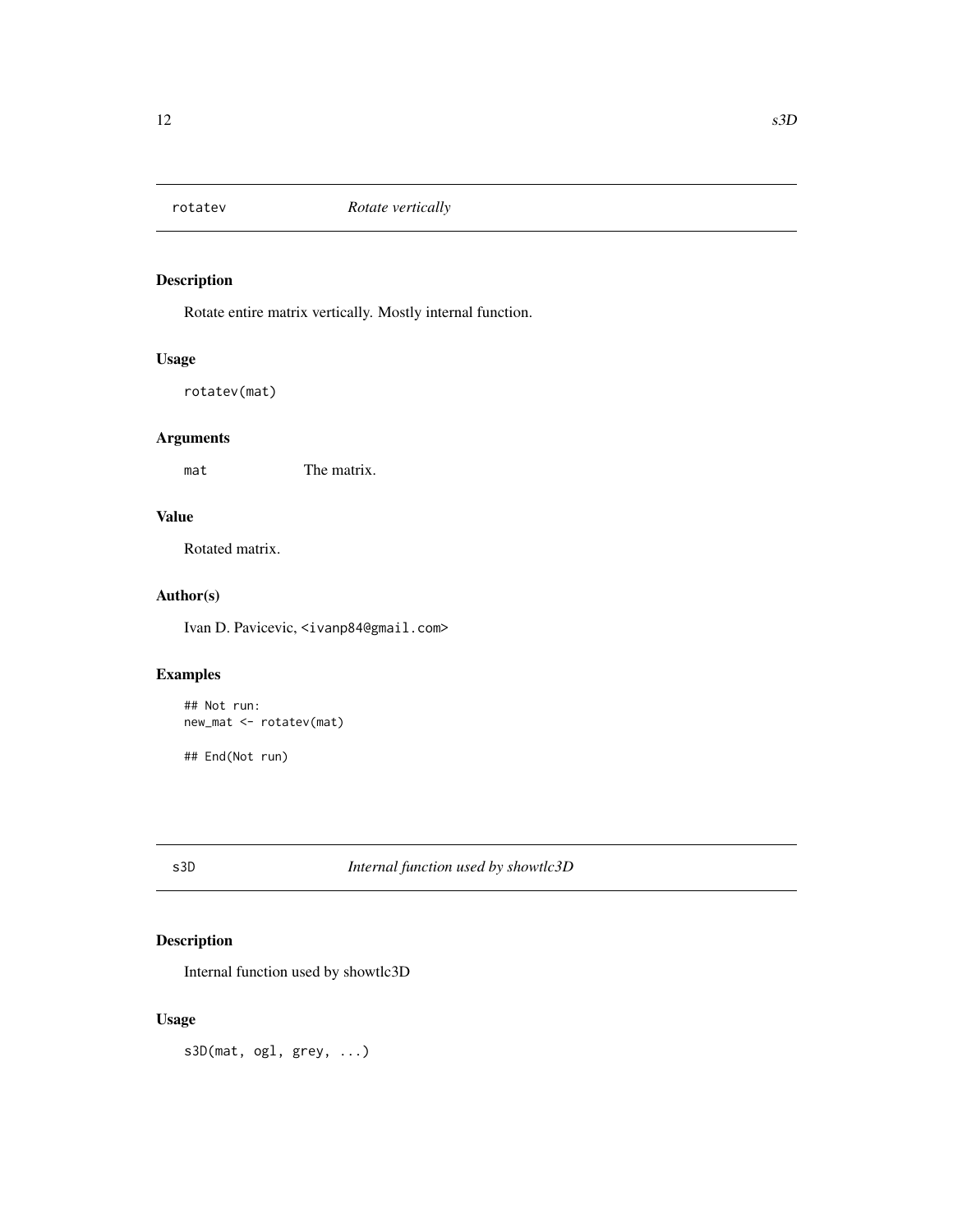#### <span id="page-12-0"></span> $\text{select2D}$  13

# Arguments

| mat       | Matrix with x,y, Intensity dimensions                                                                                                                                                             |
|-----------|---------------------------------------------------------------------------------------------------------------------------------------------------------------------------------------------------|
| ogl       | If TLC 3D plot use OpenGL library for fast and interactive 3D plot. (This func-<br>tionality is based on the rg1 package.) Otherwise the function is based on the<br>plot <sub>3</sub> D package. |
| grey      | Boolean, if TRUE, then the is greyscaled. Default value is FALSE.                                                                                                                                 |
| $\ddotsc$ | Additional graphics parameters.                                                                                                                                                                   |

#### Value

None.

#### Author(s)

Ivan D. Pavicevic, <ivanp84@gmail.com>

#### Examples

## Not run: #Internal function.

## End(Not run)

select2D *Selects spots areas*

#### Description

Based on the located spots centers (manualy with mouse and function spot2D) this function defines spots areas.

#### Usage

```
select2D(object, w, h, col = "white")
```
#### Arguments

| object | S3 object of the working TLC.       |
|--------|-------------------------------------|
| W      | Width of the spot area.             |
| h      | Height of the spot area.            |
| col    | Color of the border (default white) |

# Value

Return S3 object with new variable object\$mat\_cell which is list with "w" and "h" values.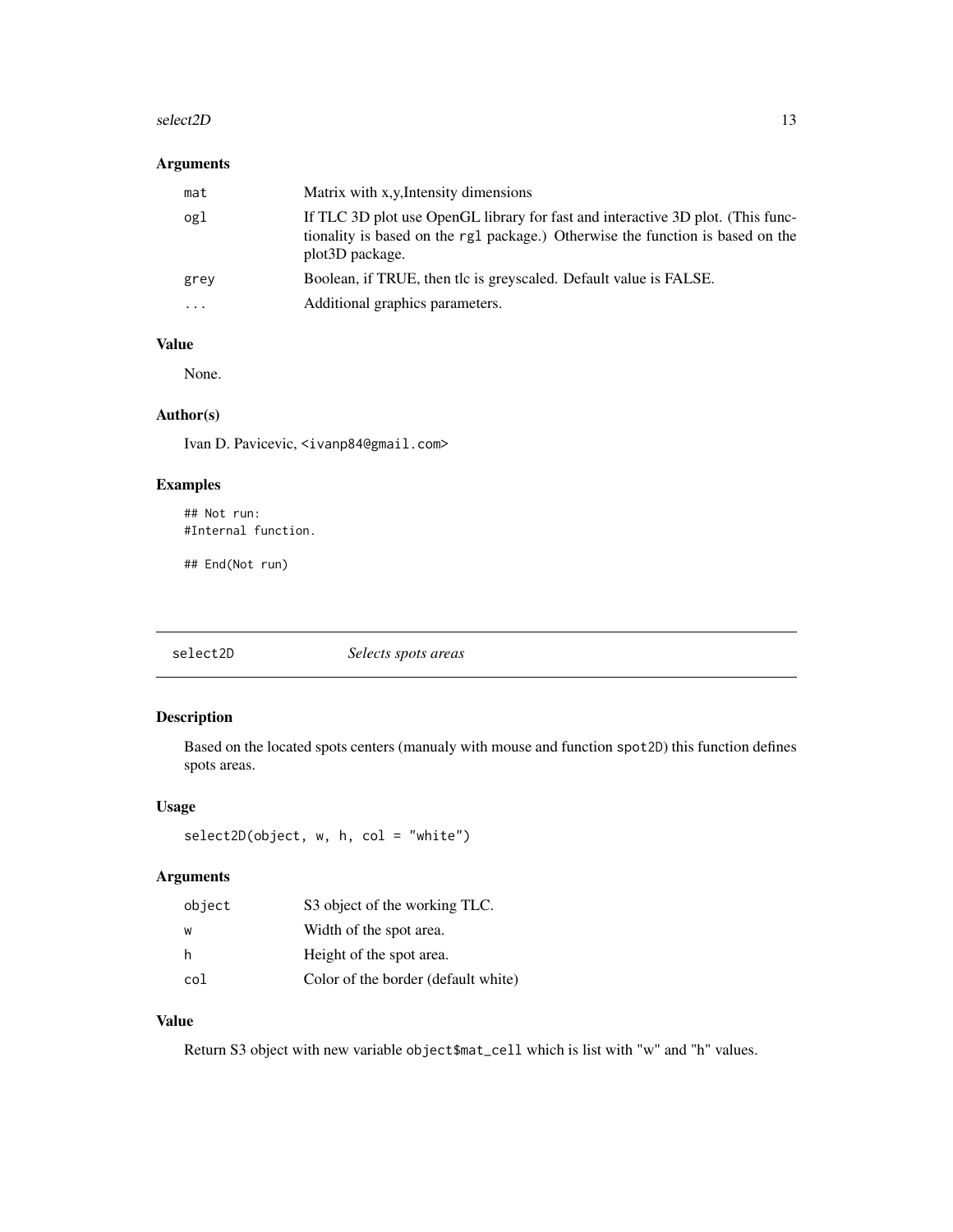#### <span id="page-13-0"></span>14 showRf

#### Author(s)

Ivan D. Pavicevic, <ivanp84@gmail.com>

#### Examples

```
## Not run:
select2D(object, 80, 50)
```
## End(Not run)

showRf *Shows Rf on the plot*

# Description

Shows prior analysed Rf on the new plot of the 2D matrix.

#### Usage

showRf(object, col = "green", adjust = NULL, cex =  $0.6$ )

#### Arguments

| object | S3 object of the working TLC                                           |
|--------|------------------------------------------------------------------------|
| col    | Color of the lines.                                                    |
| adjust | Adjustment for the space of the text. Default value is usualy just OK. |
| cex    | A zoom factor for the text.                                            |

#### Value

None.

# Author(s)

Ivan D. Pavicevic, <ivanp84@gmail.com>

#### Examples

## Not run: showRf(object)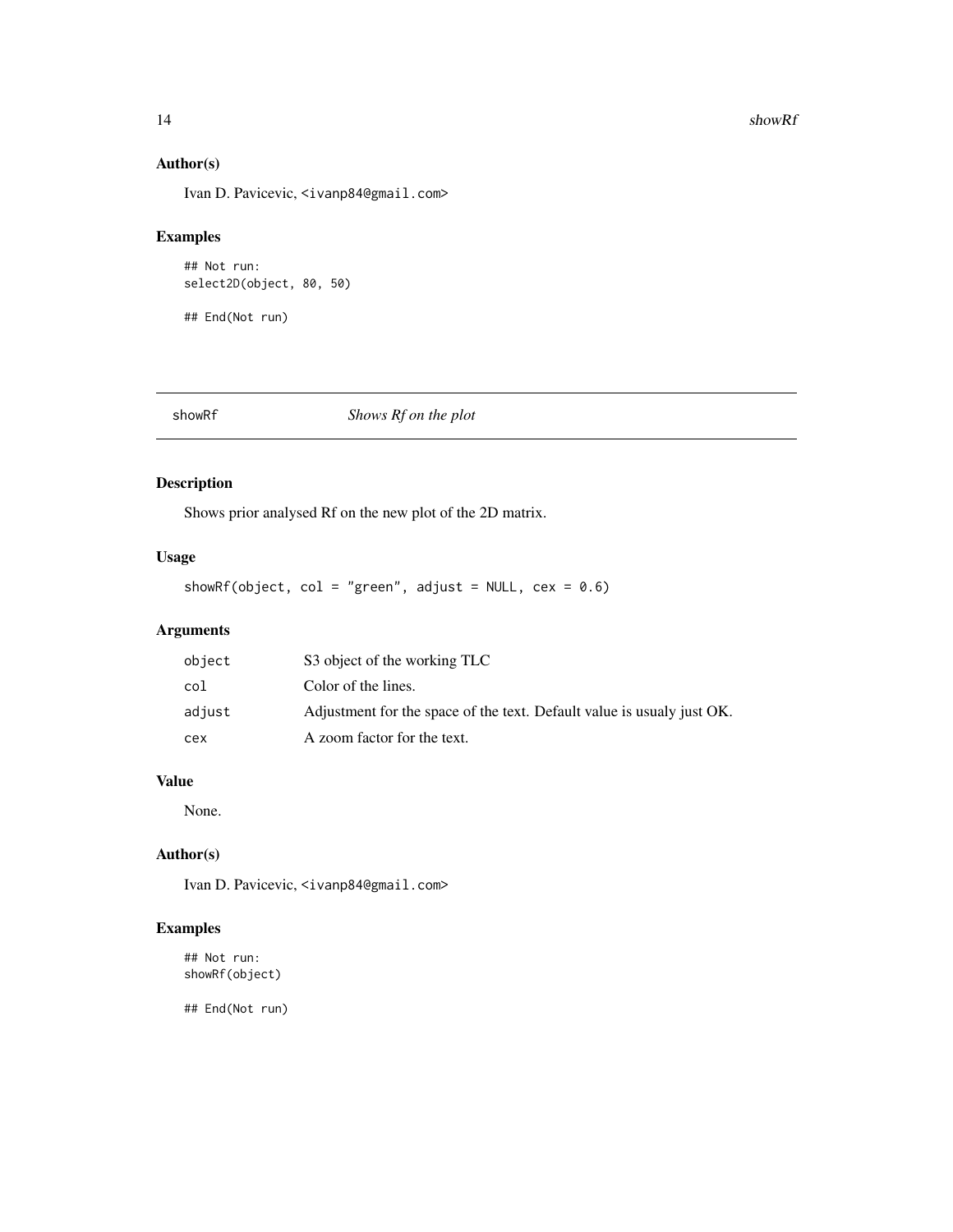<span id="page-14-0"></span>

Using TLC matrix width, height, and intensity parameters this function plot 2D heatmap of the TLC matrix.

#### Usage

showtlc2D(object, ...)

#### Arguments

| object   | S3 object of the working TLC |
|----------|------------------------------|
| $\cdots$ | Additional parameters        |

#### Value

None

#### Author(s)

Ivan D. Pavicevic, <ivanp84@gmail.com>

#### Examples

## Not run: showtlc2D(object)

## End(Not run)

showtlc2D.qtlc *Show TLC matrix as 2D plot*

#### Description

Using TLC matrix width, height, and intensity parameters this function plot 2D heatmap of the TLC matrix.

#### Usage

```
## S3 method for class 'qtlc'
showtlc2D(object, specific = NULL, RGB = "", main = "",
 correction = TRUE, grey = FALSE, ...)
```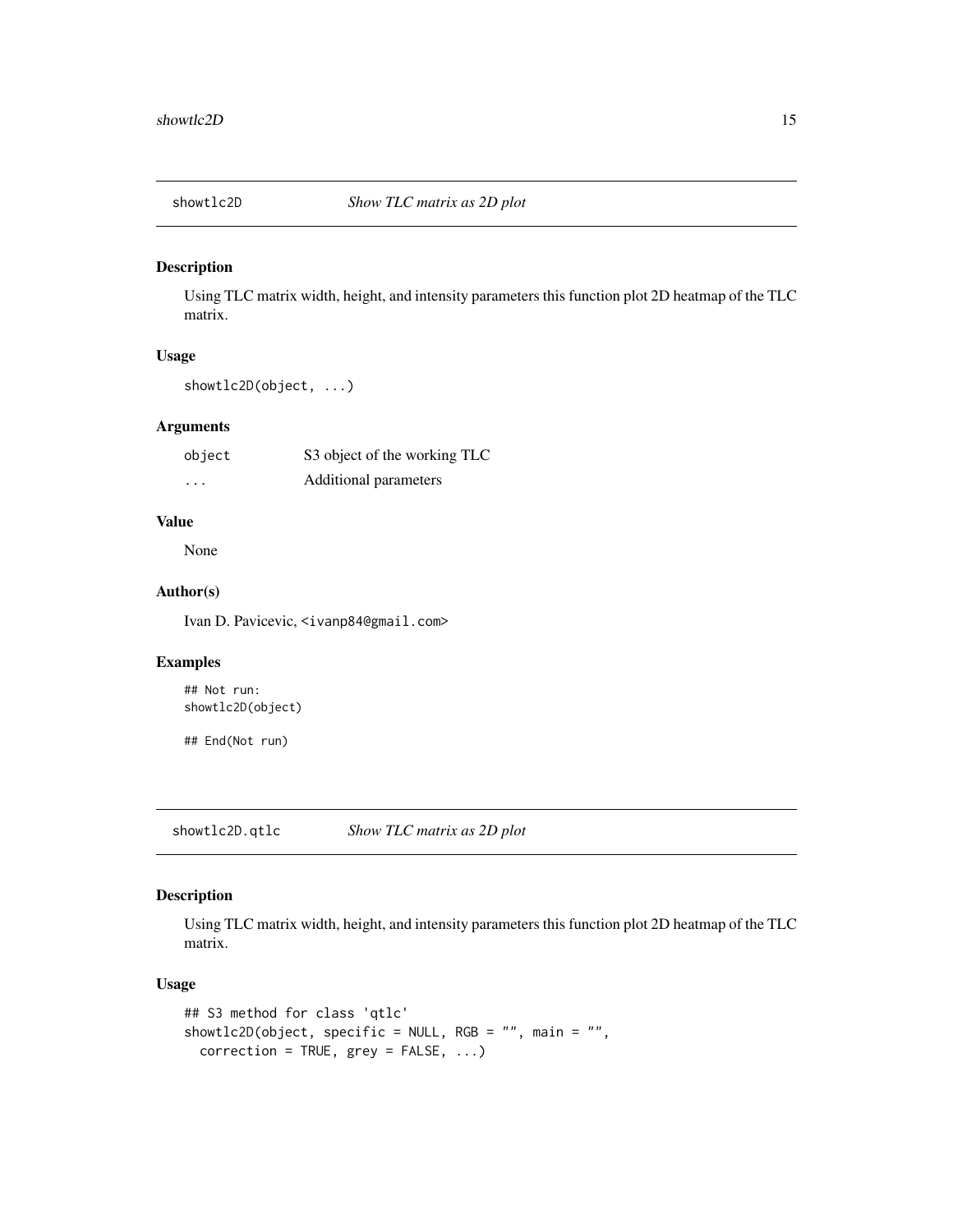# Arguments

| object     | S3 object of the working TLC                                                                                              |
|------------|---------------------------------------------------------------------------------------------------------------------------|
| specific   | Matrix of the specific spot (from object\$spot_matrices)                                                                  |
| RGB        | RGB matrices (if they are present in the object) are separated on the plot. Values<br>of the $RGB = "R", or "G", or "B".$ |
| main       | Main title of the plot.                                                                                                   |
| correction | Experimental option, currently not in use.                                                                                |
| grey       | Boolean, if TRUE, then TLC plate is greyscaled. Default value is FALSE.                                                   |
| $\ddotsc$  | Additional graphical parameters                                                                                           |

# Value

None

#### Author(s)

Ivan D. Pavicevic, <ivanp84@gmail.com>

#### Examples

```
## Not run:
showtlc2D(object, specific=object$spot_matrices[3], grey=TRUE)
```
## End(Not run)

showtlc3D *Shows 3D plot of the TLC matrix.*

# Description

The function uses TLC matrix width, height and intensity values to make 3D plot.

# Usage

```
showtlc3D(object, spot = NULL, ogl = FALSE, RGB = NULL, grey = FALSE,
 ...)
```
#### Arguments

| object | S3 object of the working TLC.                                                                                                                                                                     |
|--------|---------------------------------------------------------------------------------------------------------------------------------------------------------------------------------------------------|
| spot   | If the specific spot should be represented in 3D, but not entire TLC matrix. (Spot<br>number is given as value, and spots are counted from left to right.)                                        |
| ogl    | If TLC 3D plot use OpenGL library for fast and interactive 3D plot. (This func-<br>tionality is based on the rg1 package.) Otherwise the function is based on the<br>plot <sub>3</sub> D package. |

<span id="page-15-0"></span>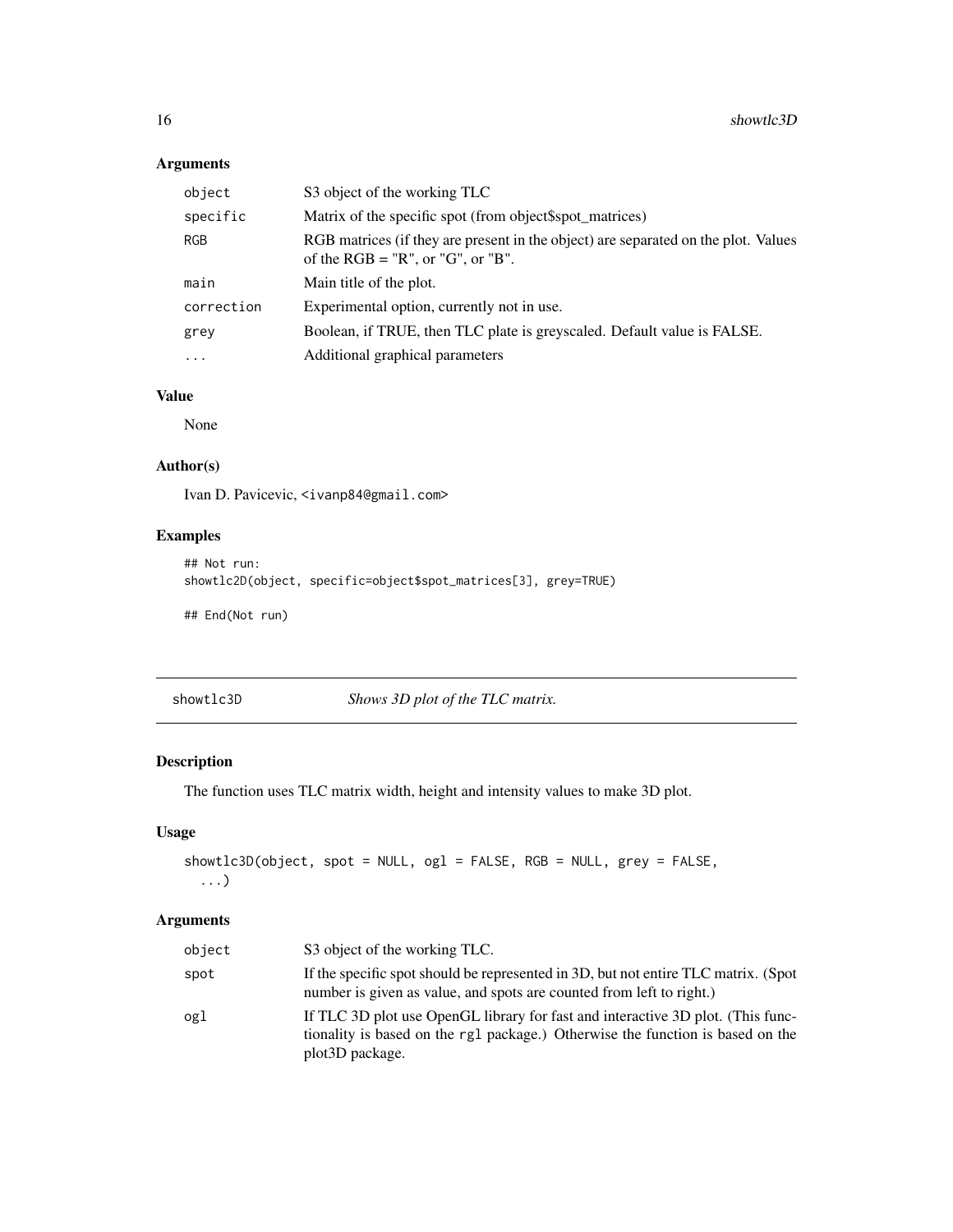#### <span id="page-16-0"></span>spot2D and the spot of the spot of the spot of the spot of the spot of the spot of the spot of the spot of the spot of the spot of the spot of the spot of the spot of the spot of the spot of the spot of the spot of the spo

| RGB      | If RGB matrices are present in the object, choose between R, G, or B. |
|----------|-----------------------------------------------------------------------|
| grey     | Boolean, if TRUE, then the is greyscaled. Default value is FALSE.     |
| $\cdots$ | Additional graphics parameters.                                       |

#### Value

None.

#### Author(s)

Ivan D. Pavicevic, <ivanp84@gmail.com>

#### Examples

```
# Tests 3D plot of the entire matrix
fname01 <- system.file("extdata", "test025to100sp.tiff", package="qtlc")
testTLC <- createTLC(fname01, RGB=FALSE)
# now we'll imitate interactive spot2D function,
# and create spots coordinates automatically,
# for interactive version run testTLC <- spot2D(testTLC)
testTLC$spots$x <- c(40.93354, 83.18687, 121.59899, 160.01111, 203.54485,
                     239.39616, 280.36909, 320.06161, 362.31494, 399.44666,
                     439.13919, 480.11211, 518.52423, 559.49716, 599.18969)
testTLC$spots$y <- c(198.3160, 198.3160, 199.2833, 198.3160, 198.3160,
                     198.3160, 198.3160, 198.3160, 197.3487, 198.3160,
                     199.2833, 198.3160, 199.2833, 199.2833, 199.2833)
testTLC <- select2D(testTLC, 30, 30)
testTLC <- matrices2D(testTLC)
testTLC <- summat2D(testTLC)
# 3D without OpenGL, shows only spot 13
showtlc3D(testTLC, spot=13, ogl=FALSE, grey=FALSE)
# without openGL and greyscaled
showtlc3D(testTLC, spot=13, ogl=FALSE, grey=TRUE)
#openGL showtime
showtlc3D(testTLC, spot=13, ogl=TRUE)
```
spot2D *Locate spots manually.* 

#### **Description**

The function should be used after 2D TLC matrix was plotted. After function call, the user should manually locate centers of the spots using mouse. (Left click for locate, right for the end of the process.)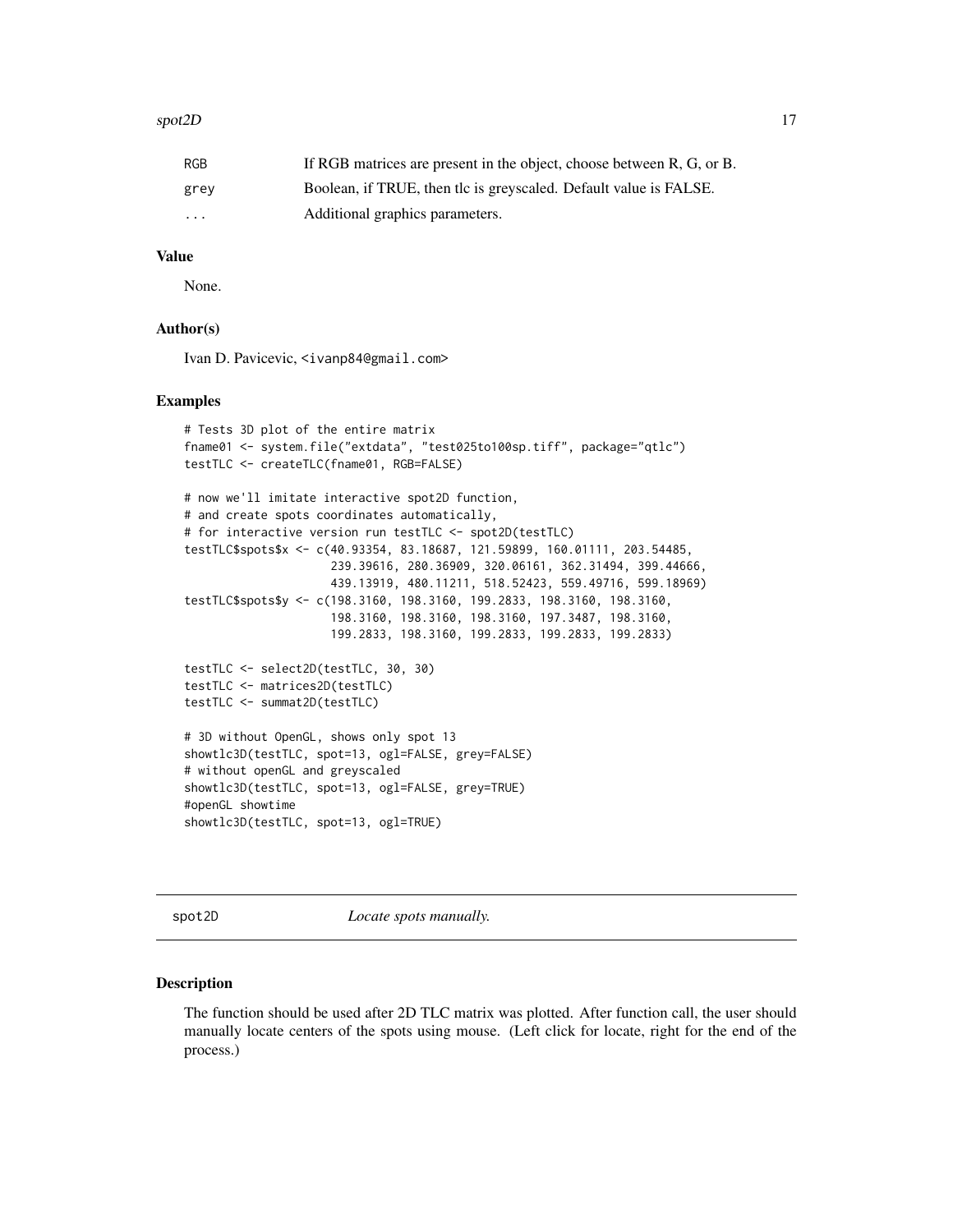#### <span id="page-17-0"></span>Usage

 $spot2D(object, col = "white", ...)$ 

#### Arguments

| object  | S3 object of the working TLC.                |
|---------|----------------------------------------------|
| col     | Color of the spot locator (default is white) |
| $\cdot$ | Additional parameters.                       |

#### Value

S3 object with 'object\$spots' added.

#### Author(s)

Ivan D. Pavicevic, <ivanp84@gmail.com>

#### Examples

```
## Not run:
print(object)
object <- spot2D(object)
```
## End(Not run)

```
summary.qtlc Summary method for qtlc S3 object
```
#### Description

Summary method for qtlc S3 object

#### Usage

```
## S3 method for class 'qtlc'
summary(object, ...)
```
#### Arguments

| object   | S3 object of the working TLC.                |
|----------|----------------------------------------------|
| $\cdots$ | Additional parameters for the summary method |

# Value

Summary.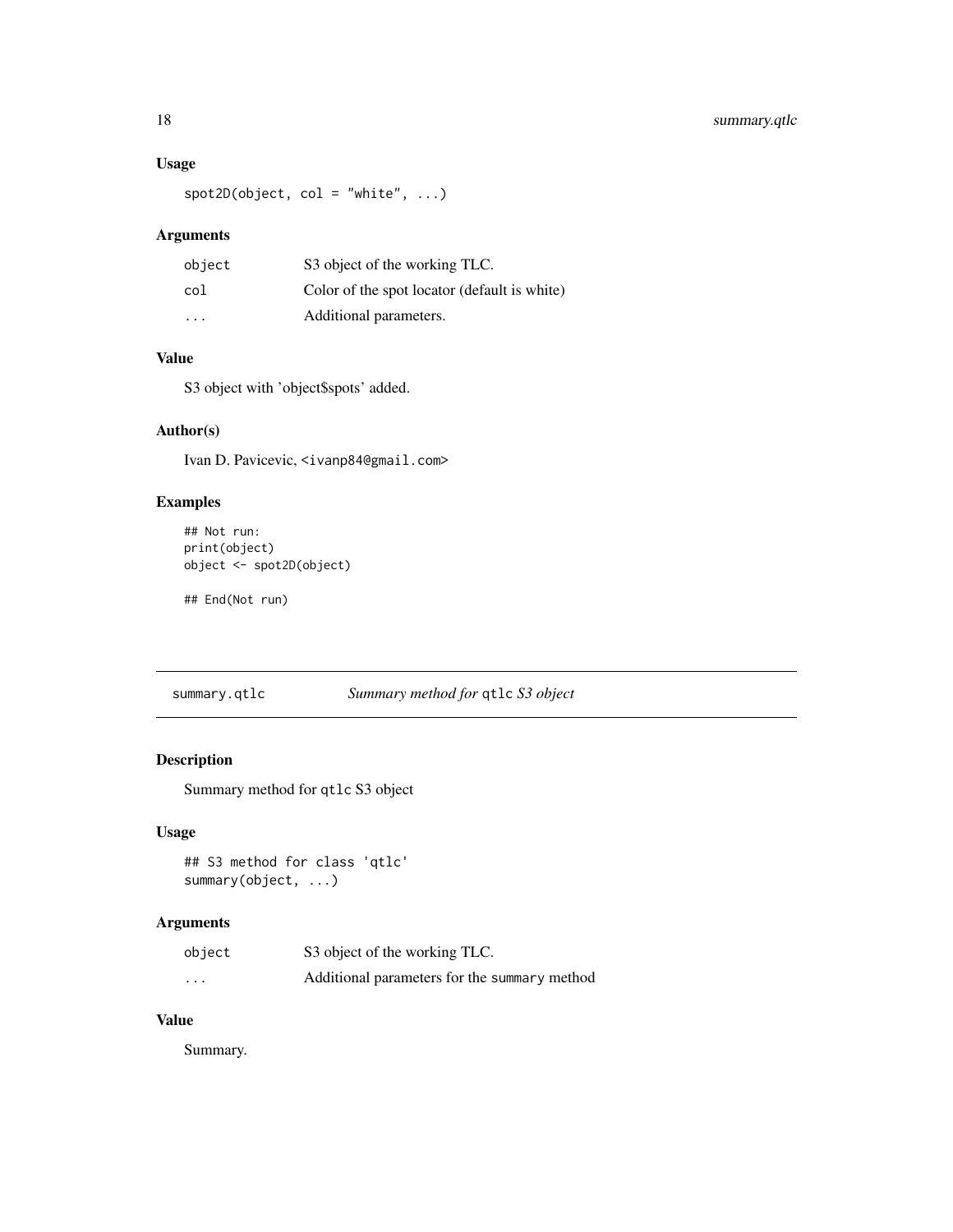#### <span id="page-18-0"></span>summat2D 19

#### Author(s)

Ivan D. Pavicevic, <ivanp84@gmail.com>

#### Examples

## Not run: summary(object)

## End(Not run)

summat2D *Summarize matrices*

#### Description

The function summarize matrices areas of the located spot matrices.

#### Usage

summat2D(object)

# Arguments

object S3 object of working TLC

#### Value

Returns S3 object with new values object\$spot\_sums.

#### Author(s)

Ivan D. Pavicevic, <ivanp84@gmail.com>

#### Examples

```
# This interactive example shows the most
# common usage of the qtlc library.
fname01 <- system.file("extdata", "test025to100sp.tiff", package="qtlc")
testTLC <- createTLC(fname01, RGB=FALSE)
print(testTLC)
# now using mouse select the spots with testTLC <- spot2D(testTLC)
```

```
# but, for automatic tests, we'll imitate that step...
testTLC$spots$x <- c(40.93354, 83.18687, 121.59899, 160.01111, 203.54485,
                    239.39616, 280.36909, 320.06161, 362.31494, 399.44666,
                    439.13919, 480.11211, 518.52423, 559.49716, 599.18969)
testTLC$spots$y <- c(198.3160, 198.3160, 199.2833, 198.3160, 198.3160,
                    198.3160, 198.3160, 198.3160, 197.3487, 198.3160,
```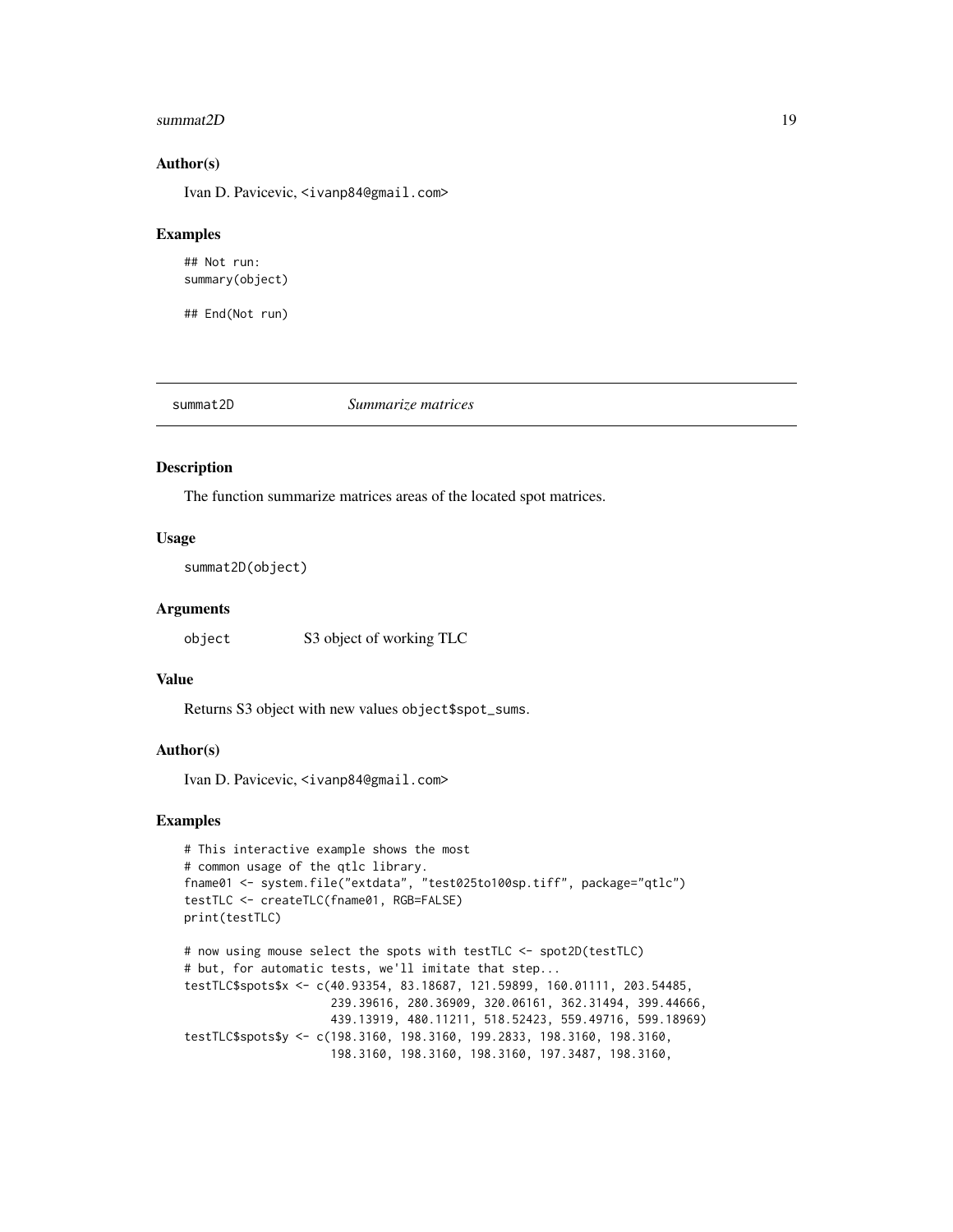```
199.2833, 198.3160, 199.2833, 199.2833, 199.2833)
# and now the select2D selects 30x30 pixels areas around spots
testTLC <- select2D(testTLC, 30, 30)
# forming spots matrices
testTLC <- matrices2D(testTLC)
# and finaly sumarizing spots areas
testTLC <- summat2D(testTLC)
#eventually we'll examine the linear model
C \leq -\text{rep}(c(0.25, 1, 6.25, 25, 100), each=3) #imaginative concentrations
#now creates data frame with values
testTLC.df <- data.frame(C, testTLC$spot_sums)
names(testTLC.df) <- c("Concentration", "Signal")
# now the linear model
testTLC.lm <- with(testTLC.df, lm(Signal ~ Concentration))
# and finaly the plot
plot(testTLC.df)
abline(testTLC.lm)
summary(testTLC.lm)
```